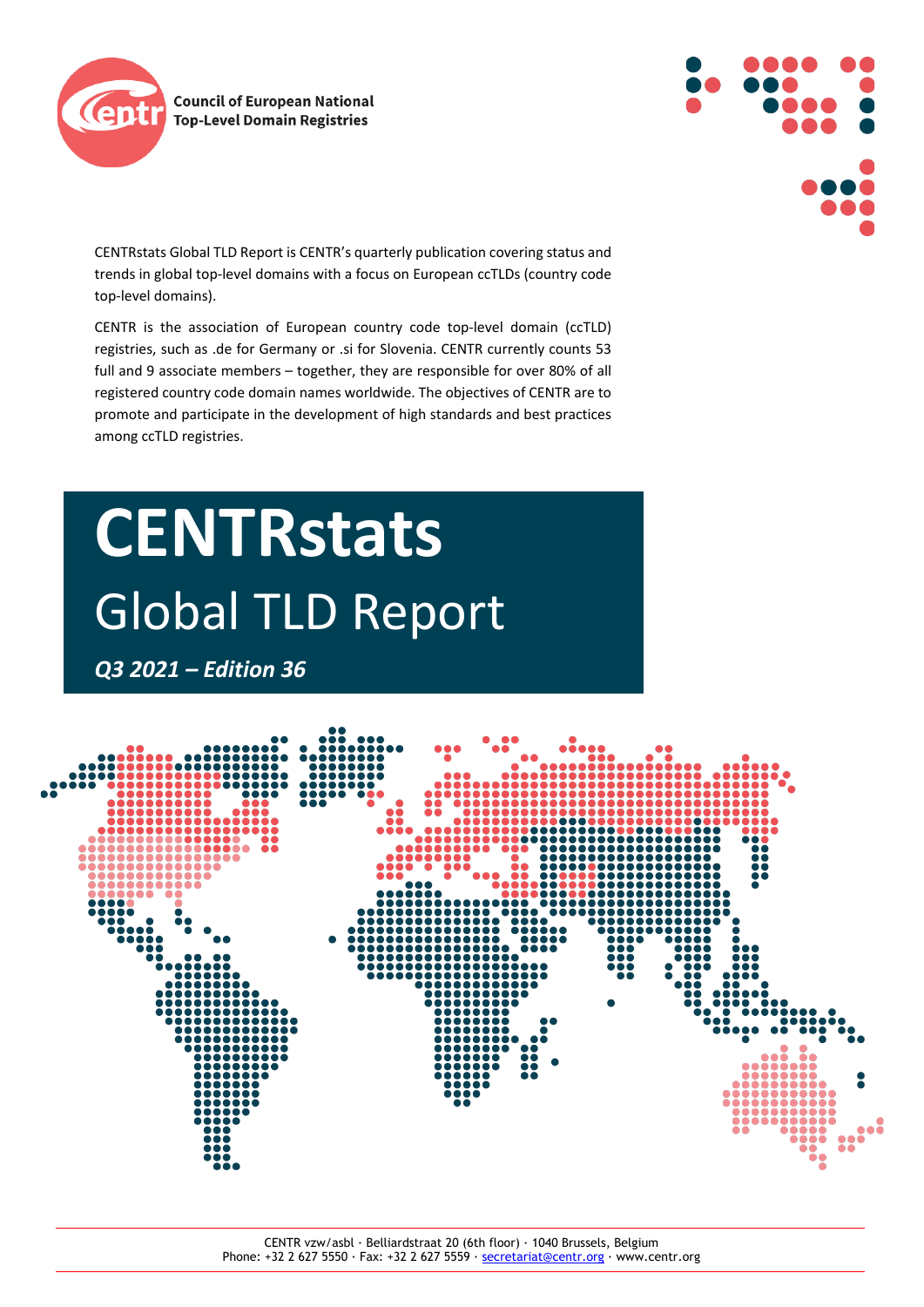# **EUROPEAN ccTLDS**

# **Key stats**

- Median domain growth in European ccTLDs was 3.7% YOY (Oct 2021), down from the 6 month average and showing signs of stabilisation.
- After declines in new domain purchases over Q2, demand picked up again in Q3 although still below the rates of 2020 during the same period. Deletes/non-renewals have been stable and seen a small decline over Q3 2021.
- $\bullet$  Based on Alexa ranks<sup>[1](#page-1-0)</sup>, .com makes up around 43% of popular domains in CENTR member countries. The rest is made up of European  $ccTLDs<sup>2</sup>$  $ccTLDs<sup>2</sup>$  $ccTLDs<sup>2</sup>$  (33%), nonmember ccTLDs (14%) and all other gTLDs (11%).
- While the median retail price for a ccTLD has been stable over 2021 (10.0 EUR for a 12 month registration<sup>[3](#page-1-2)</sup>, Oct 2021), promotions have become more aggressive with a median of 4.5 EUR in October 2021, down from 6.7 EUR at the beginning of the year.
- 28% of ccTLD domains queried are broken or have no functioning content (e.g. HTTP/DNS errors, timeouts etc). A further 27% lead to parked, abandoned, blocked or other low content pages. These rates have been stable over Q3 2021.

# **Market in Europe and registration trends**

The market in Europe<sup>[4](#page-1-3)</sup> is estimated at around 116 million registered domains of which 69 million are ccTLDs (+3% YOY), 35 million .com (+3% YOY) and 12 million all other gTLDs (+4% YOY).

While .com maintains a strong market presence in Europe, all other gTLDs remain under-represented holding just 11% in the European region compared to 16% globally. Trends in these market shares show that over the past 3 years, .com has increased slightly at the expense of ccTLDs while all other gTLDs have remained flat.

Domain registrations

| <b>GROWTH</b>                 | <b>RENEWALS</b>    | <b>RETAIL PRICE</b>             |
|-------------------------------|--------------------|---------------------------------|
| 3.7% YOY                      | 85.4%              | <b>10.0 EUR</b>                 |
| $\downarrow$ from 6 month av. | ↑ from 6 month av. | $\downarrow$ from 4 quarter av. |

Country Market share

|                            | ccTLDs | 1Y            |
|----------------------------|--------|---------------|
| Local registrations        |        | $5396 + 1096$ |
| Alexa ranked websites      |        | $3496 + 1596$ |
| Domains per 100 population | 62     |               |

Market share figure are medians based on around 30 CENTR member countries. They show the market share (or penetration) of the local ccTLD in its respective country.



Source: CENTR Domain usage data from CENTR 'Signs of Life' domain crawler (updated October 2021). \* Developed refers to websites that when visited did not have any sifgnificant error or classifed in the *parked* category.



year registration periods and include tax. Prices are captured from CENTR member registries. To get an accurate picture of the most common prices, only the largest registrars (by domain volume) of the member ccTLDs are used in the analysis.

4 Market is calculated as all locally registered ccTLD and gTLD domains in 34 CENTR member countries in the European region.

<span id="page-1-0"></span><sup>1</sup> Alexa ranks are based on the top 1000 most popular websites recorded over CENTR member countries (mostly European). Note that this dataset will likely cease sometime in 2022.

<span id="page-1-3"></span><span id="page-1-1"></span><sup>2</sup> European ccTLDs based on a sample of CENTR member ccTLDs mostly in the European region.

<span id="page-1-2"></span><sup>3</sup> Buy prices in this context are the prices in which registrars sell domains for. They price quoted in this report include any promotions advertised, are for a 1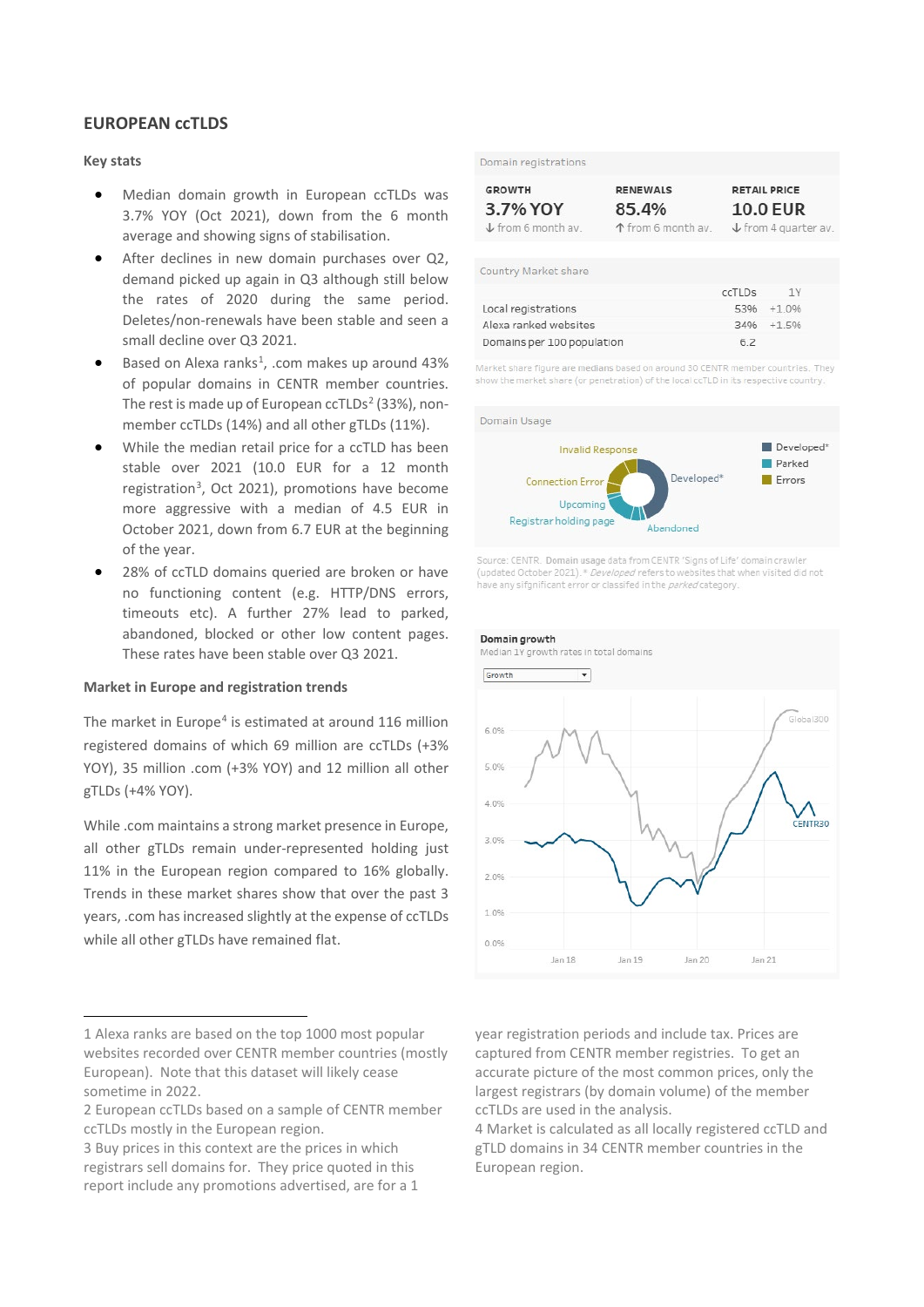Through most of the Covid pandemic, new domain registration demand in European ccTLDs has reached historic highs. This demand has, since mid-2021, dropped back to rates similar to pre-pandemic years. Deletions and non-renewals have remained stable over the year and more recently shown a small downward trend.

#### **Retail pricing**

The median retail (registrar) price of a European ccTLD is 10.0 EUR<sup>[5](#page-2-0)</sup> (Oct 2021) – slightly down from the previous quarter and below the equivalent .com price of 12.0 EUR from the same registrars.

Median promotional prices recorded in October 2021 were 4.5 EUR for European ccTLDs and 7.4 EUR for .com.

Over the course of 2021, registrars have been discounting domains more frequently and more heavily - both for European ccTLDs and .com. The heavy discounting may suggest that registrars are eager to retain the strong uptake in new domain demand they saw over 2020. Although this may help in the short term, it is not yet clear whether it will hold in the long term. When the price of a domain decreases, it is more likely to increase speculation, or even abuse, rather than have a positive impact on the creation of websites and use of email (uses which are more often linked to longevity in domain renewals).

#### **Domain usage**

How domains are being used in the market is likely to become one of the most important metrics in registry business analysis in the coming years. European ccTLDs and other long-established TLDs such as .com and .org continue to face market pressures (new gTLDs, social media and other forms of web navigation where domains are less visible/required), an increased regulatory environment as well as reduced speculation in domains (e.g. domains being bought and sold on the secondary market). There is a balance to strike between good registry security, adherence to regulatory requirements and maintaining an attractive product with low barriers to entry.

Median new domain and deleted registrations (3M moving average)



At October 2021, around 28% of domains held in European ccTLDs have errors resulting in a failure to resolve (e.g. DNS, connection or other errors) with a further 27% of domains considered to be *parked* (i.e. display registrar holding pages or other under-developed content)<sup>[6](#page-2-0)</sup>. These figures compare to 45% and 32% respectively among the top 100 gTLDs globally. While the results show that ccTLDs are relatively well used for websites, it is also important to understand other uses for domain names such as email, brand protection (i.e. registering a domain simply to prevent others doing so), redirection or other reasons.

On email, data on European ccTLDs shows that around 81% of *developed* domains (i.e. domains that did not have significant errors or were parked) have an MX record – the protocol required for email usage. While the presence of an MX record does not in itself mean that email is being used, it does give some indication of its likelihood, particularly when contrasted to the same rate in developed gTLDs (60%) or even ccTLD *parked* domains (64%).

6 Data on domain usage based on ccTLDs sampled from around 20 European ccTLDs and the top 100 gTLDs, scanned monthly with the CENTR signs-of-life domain crawler.

**Registration activity** 

<span id="page-2-0"></span><sup>5</sup> Pricing figures based on a sample of the largest registrars of CENTR members. The buy price as well as any renewal and promotion prices advertised are collected from around 37 unique ccTLD strings over 165 registrar websites each quarter. Prices stated include tax and are based on a 1 year registration period.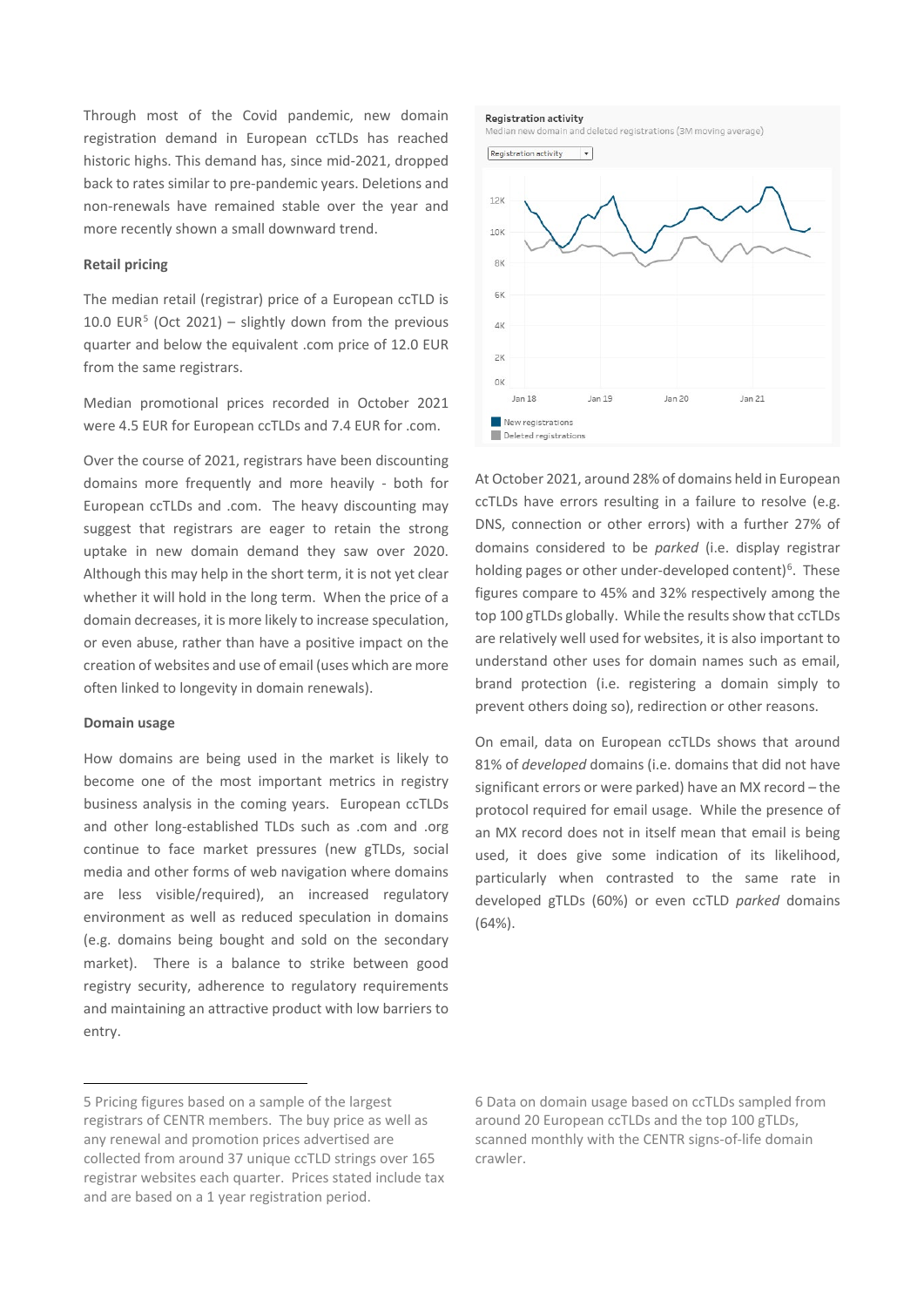## **GLOBAL MARKET**

## **Global trends**

Since early in 2020, the global domain name market has seen some of the highest activity levels and growth rates since the introduction of new gTLDs some 5 to 6 years ago. The median growth of the top 300 largest TLDs (Global300) was recorded at 6.5% in the 12 months to July 2021. This rate may however not climb higher as more recent data from the European market (see above in report) has shown.

By group, growth rates in the 12 months to July 2021 were 4.7% for ccTLDs in the Asia Pacific region (APTLD20), 3.6% for ccTLDs in Europe and 9.2% in the top 300 gTLDs. Growth in geographic gTLDs (city and region names) was generally flat in the first half of 2021, with a median growth of 0.3% in the 12 months to July 2021 (Geo30).

gTLDs remain heavily concentrated in a small group (92% within the top 10) and show no sign of change. New gTLDs have yet to make any significant dent in the overall gTLD market share, and gTLD diversification has actually declined, becoming even more concentrated to the largest gTLD, .com. Over the past 3 years the share of .com within all gTLDs moved from 70% at the start of 2018 to 74% in July 2021.



Based on the top 100 largest gTLDs, data in December 2021 shows that 45% of domains have errors and do no resolve (e.g. connection errors, DNS and HTTP errors) while a further 32% are either parked, abandoned or contain blank pages. This leaves around 24% which have a functioning / developed website. Of these sites, 60% have an MX record, 65% have an SSL certificate and 31% were the result of a redirect.